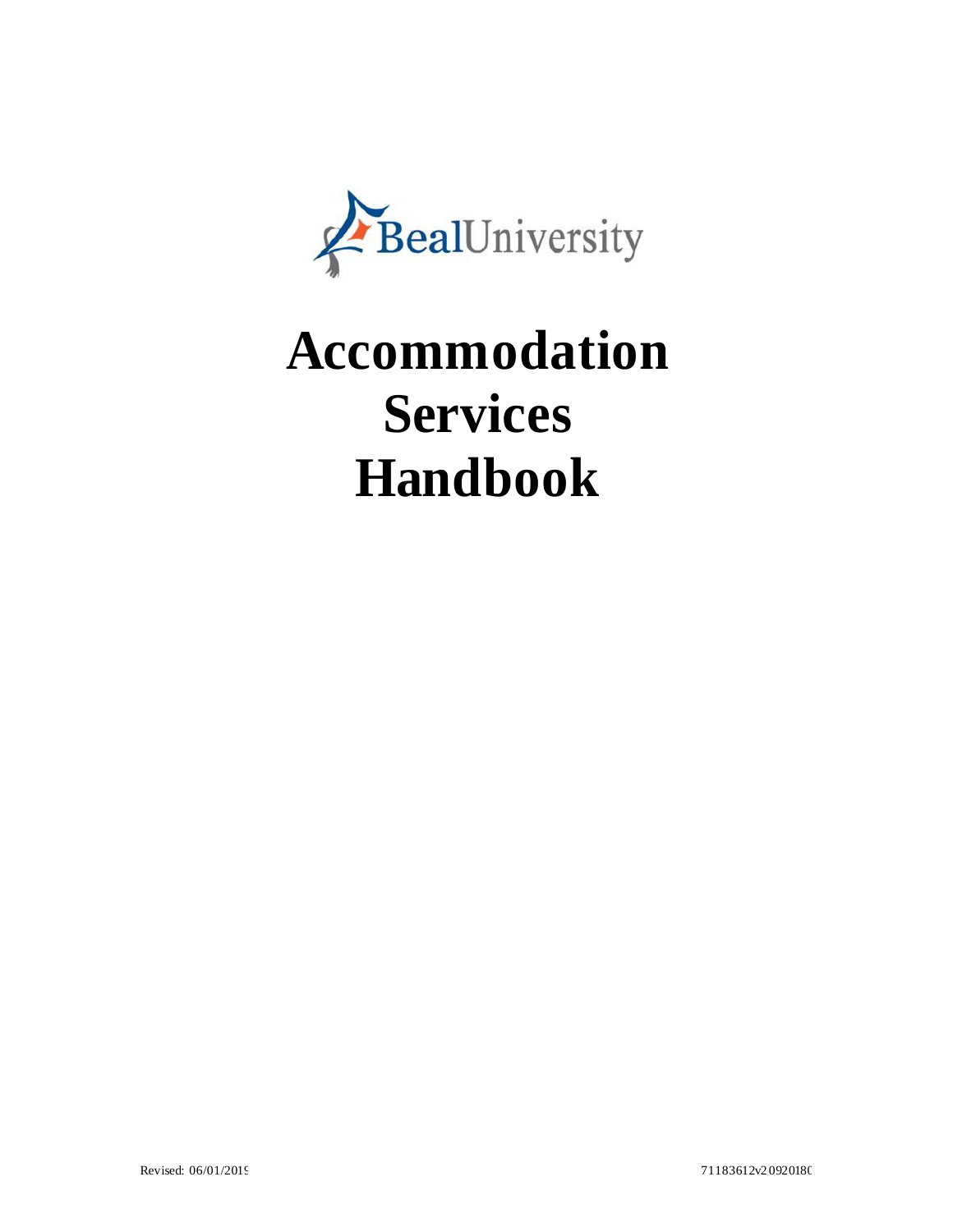Beal University ("Beal") is committed to providing accommodation services to students with disabilities consistent with the law.

Accommodation Services are managed by each BEAL school's Disability Services Coordinator, the Accomodation Services Offices at each BEAL school, and by BEAL's Compliance Officer, whose contact information is listed at the end of this Handbook. The purpose of our Accommodation Services is to provide assistance to students with diagnosed disabilities to maximize their academic potential, and to minimize various physical and attitudinal barriers. BEAL has created this Accommodation Services Handbook to address common questions regarding the services available to students with disabilities that limit a major life activity and to explain in detail the procedures necessary to secure them. It is our goal that all students are given the opportunity to succeed.

The student should note that BEAL and the BEAL family of schools are not required to modify, waive, or make substitutions for coursework or other requirements that would fundamentally alter or compromise the integrity of an academic program. The Disability Services Coordinator at your campus will gladly discuss your disability with you, and offer advice on how to ensure that your needs are met. Following is a summary of services and accommodations that are available to our students with disabilities and the policies that students must comply with in order to obtain these services. If you have a question not addressed in this Handbook, please contact your campus Disability ServicesCoordinator.

#### **How to Obtain Reasonable Accommodations:**

The term "reasonable accommodation" is at heart a balancing act between the needs of students with disabilities, the educational program's purpose, and the financial and physical limits of higher education institutions. It applies to a request for accommodation, modification or adjustment to a facility, course, program, service or activity that may afford an otherwise qualified student who has a disability with an equal opportunity to attain the same level of performance, benefits and/or privileges as are available to a student who is without a disability.

To determine whether a requested accommodation is reasonable, the Disability Services Coordinator and Accommodation Services staff will seek information from staff and faculty regarding essential standards for courses, programs, services, activities and facilities. In consultation with the appropriate Disability Services Coordinator and/or Accommodation Services staff, BEAL's Compliance Officer makes the ultimate determination of whether a specific request for accommodation will be granted.

**Please note:** Neither BEAL nor any BEAL school is required to modify any element of a course or program that is deemed essentialto the curriculum.

#### **Rights and Responsibilities**

Students with disabilities have the right to:

- 1. Equal opportunity to learn through reasonable accommodations, academic adjustments and/or auxiliary aids and services;
- 2. Equal access to programs, courses, services, activities and facilities offered through the BEAL school they are attending;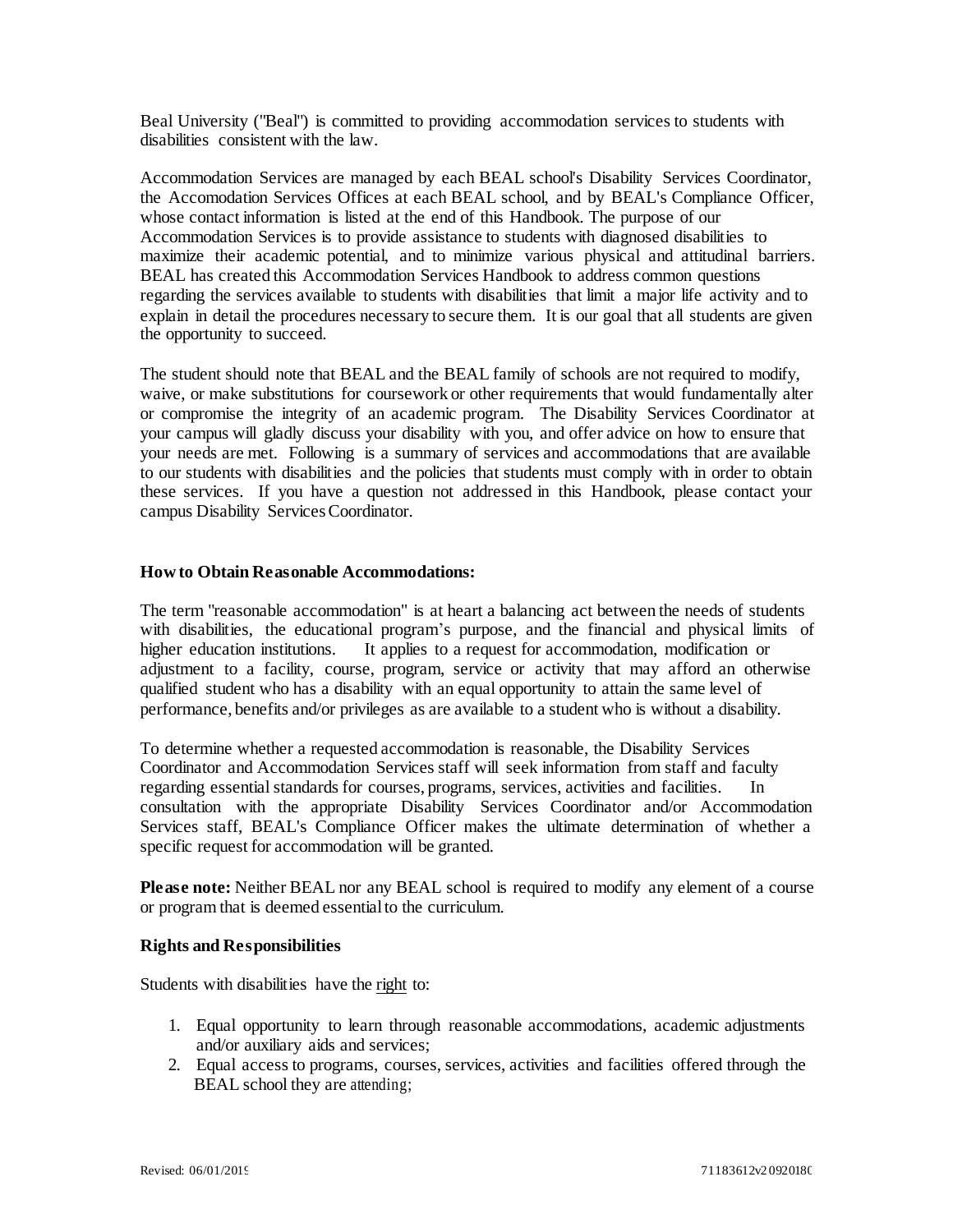- 3. Confidentiality of information regarding their disability, except as disclosure is necessary to provide accommodations and/or is required by law; and
- 4. Accessible formats of information, as is reasonably available.

Students with disabilities have the responsibility to:

- 1. Satisfy and maintain essential institutional qualifications and standards for courses, programs, services, and activities;
- 2. Follow all published procedures for securing reasonable accommodations;
- 3. Provide from a qualified licensed professional with the appropriate area of expertise comprehensive documentation that details the manner in which their disability limits their participation and supports each accommodation request; and
- 4. Identify themselves as an individual with a disability when an accommodation is needed, and to seek information, counsel and assistance as necessary.

BEAL has the right to:

- 1. Identify and establish essential functions, abilities, skills, knowledge and standards for courses, programs, services, activities and facilities at its schools, and to evaluate all students (whether disabled or not) on these bases;
- 2. Request and receive current documentation that supports any request for accommodations;
- 3. Select among equally effective accommodations which to provide;
- 4. Refuse an unreasonable accommodation request that fundamentally alters a program or activity of an BEAL school; and
- 5. Deny a request for an accommodation if documentation does not support the request or if documentation is not provided by a student.

BEAL has the responsibility to:

- 1. Provide information to students in reasonable, accessible formats upon request;
- 2. Provide or arrange reasonable accommodations in courses, programs, services, activities and facilities;
- 3. Ensure that programs, services, activities and facilities, when viewed in their entirety, are available and usable in a reasonable, integrated and appropriate setting under the circumstances; and
- 4. Maintain appropriate confidentiality of records and communications.

#### **How Reasonable Accommodations Are Decided Upon**

When deciding whether a requested accommodation is reasonable, the appropriate Disability Services Coordinator, Accommodation Services staff and BEAL's Compliance Officer will rely upon the following elements:

- 1. The appropriate documentation of the disability by a qualified professional and any recommendations made by the diagnosing professional;
- 2. A student's request for a given accommodation;
- 3. Barriers that might result from the documented disability in the campus environment;
- 4. Accommodations that might remove such barriers;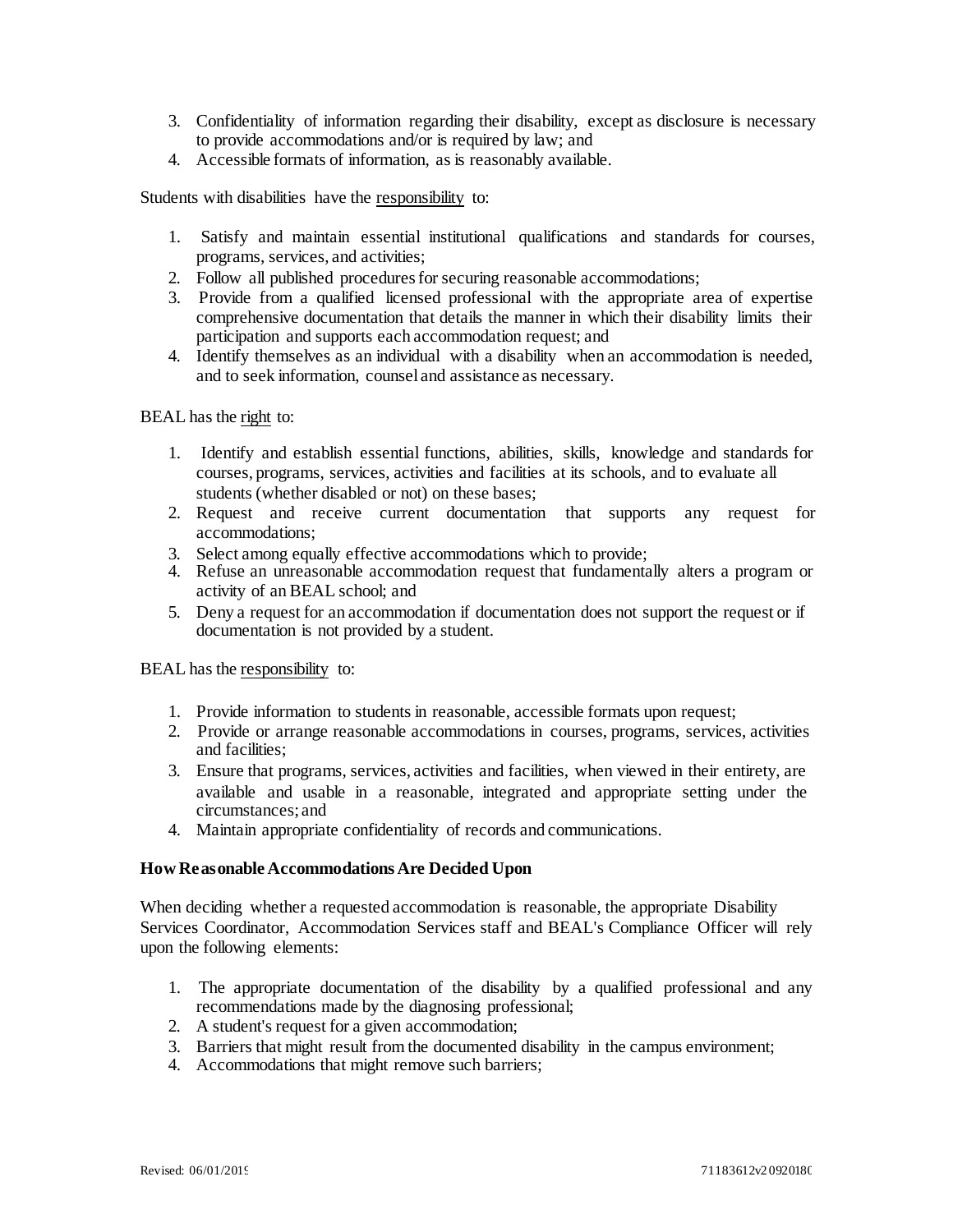- 5. Whether a student may obtain access to the course, program, service, activity or facility without a given accommodation (that is, whether the student is otherwise qualified for participation in the course or program);
- 6. The relative cost and burden of providing the accommodation given the size and resources of the school;
- 7. Whether or not essential elements of the course, program, service, activity or facility are compromised by the requested accommodation; and
- 8. Whether if, even after the accommodation is given, a student can perform the essential functions of the educational program.

Academic adjustments are based upon an individualized assessment of the student's needs. Ideally, initial accommodation requests should be made prior to the start of class so that the student has the necessary resources in place prior to attending class. All requests should be made in writing to the campus Disability Services Coordinator, who will coordinate the school's effort to provide assistance to students with diagnosed disabilities that substantially limit a major life activity.

Once the student has provided appropriate documentation from a professional qualified to diagnose his or her disability, submitted a written request for an accommodation to the Disability Services Coordinator, and met with the Disability Services Coordinator or Accommodation Services staff to discuss the accommodation services request, the Disability Services Coordinator will then invite faculty for courses in which the student is registered to review the accommodation services requested. Ultimately, BEAL's Compliance Officer, after consulting with the campus Disability Services Coordinator, is responsible for determining whether a given request may interfere substantively with the requirements of a course. If he so determines, the student will be informed in writing within 14 days of the original request for accommodations and invited to appeal any negative decision on accommodations resulting therefrom. The student denied accommodations has the option to write a letter appealing the decision, including providing additional relevant information, to BEAL's Compliance Officer within 14 days of the denial of services. BEAL's Compliance Officer will respond in writing to the appeal within 14 days.

# **Notificationof Instructors**

The provision of accommodation services is a responsibility shared between the student, the Disability Services Coordinator or staff, faculty, and BEAL's Compliance Officer. Each quarter, the student must meet with the campus Disability Services Coordinator or Accommodation Services staff to review and implement necessary accommodations (if any) for that quarter's classes. During the pre-quarter meeting between the student and the campus Disability Services Coordinator or staff, the student will be provided with a "Notice of Accommodation Plan." This Notice will confirm that a student has a documented disability and is entitled to specific accommodation services.

The Notice is given to the student to deliver in person to each Instructor so that the Instructor has an opportunity to discuss with the student the requirements of a given course and how best to ensure the accommodations requested may assist the student. At the bottom of each Notice is a signature line for each faculty member to sign and return to the campus Disability Services Coordinator within 14 days to confirm receipt of the Notice. There is also an area in which student and Instructor may note any specific concerns about the proposed implementation of the Plan in a given course. This Notice is the only information that Instructors are given about the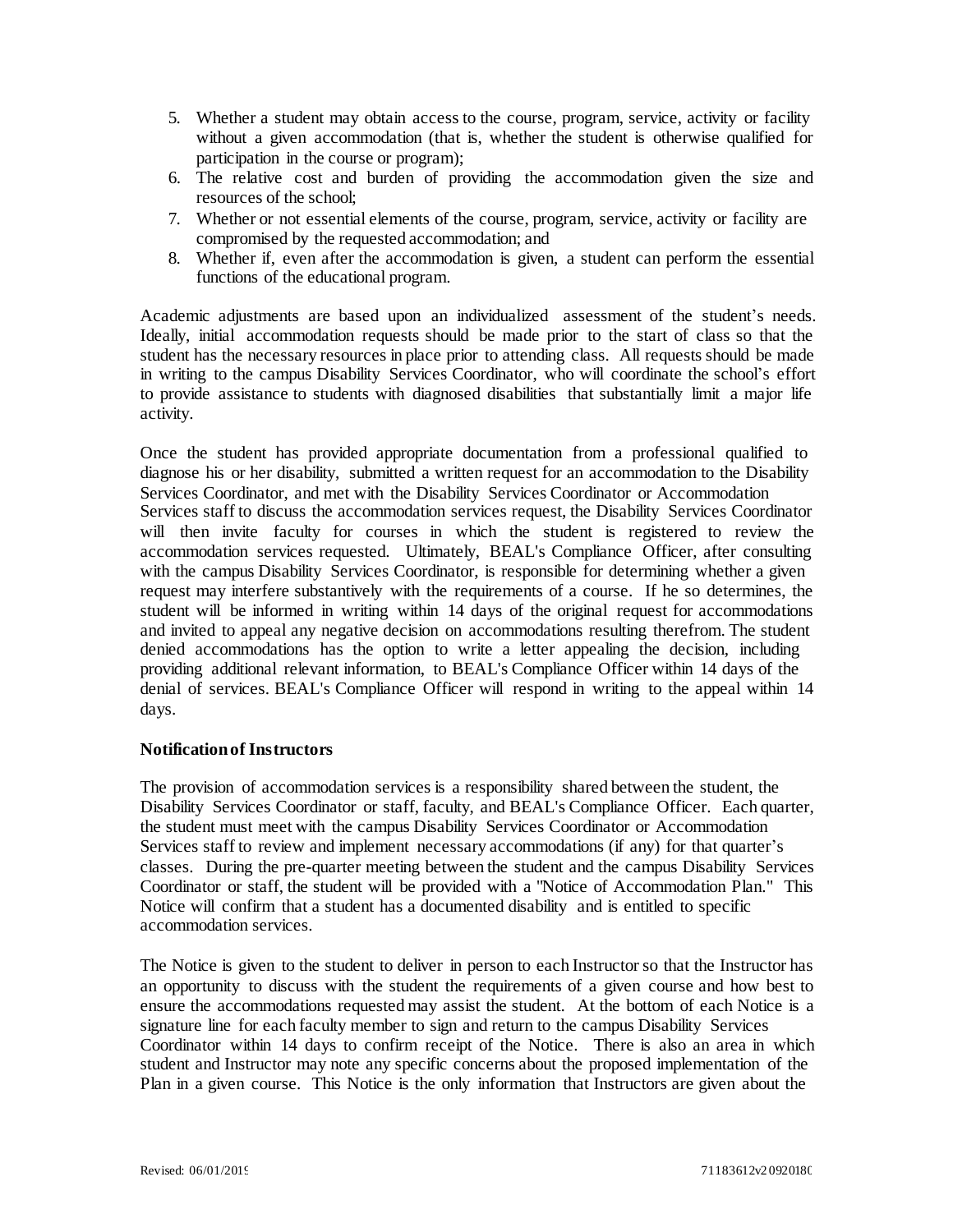student. Faculty members do not have access to the underlying diagnostic documentation of a student's disability absent a student's written permission to the contrary.

**Please Note**: Students may choose which if any accommodations to request for a given course. Faculty members are not required to provide classroom accommodations for students who fail to present themwith an accommodation letter.

# **Eligibility**

In order to be eligible for accommodation services through an BEAL school, a student must:

- 1. Provide current and comprehensive documentation by a qualified professional of a disability that limits at least one major life activity, as described below in the section labeled Documentation Requirements;
- 2. Submit a request in writing to the campus Disability Services Coordinator or Accommodation Services staff for accommodation(s);
- 3. Attend an initial interview with the campus Disability Services Coordinator or Accommodation Services staff in which the materials required under (1) above will be addressed,together with specific accommodation requests and program limitations; and
- 4. Schedule an appointment with the campus Disability Services Coordinator or staff prior to the start of each quarter during which that student is enrolled.

All accommodations will ultimately be reviewed and either approved or denied by BEAL's Compliance Officer in conjunction with the campus Disability Services Coordinator. Accommodations can take significant time to arrange; students need to make any request for accommodations as early as possible to ensure that needed support is in place prior to the start of classes.

The campus Disability Services Coordinator will keep detailed notes as to the date each step of the request for accommodations process has occurred in order to ensure that the student's request has been fairly addressed. The request for accommodations process and any deliberative process utilized in making a final determination will be fully documented including notes recorded of pertinent discussions.

The campus Disability Services Coordinator will further retain all requests for accommodation, supporting documentation, including the date(s) of the request(s) for academic adjustments or services, the nature of each request, the final determinations and the reason(s) for any denials in the student's file.

**Please Note:** Accommodations CANNOT be provided until appropriate documentation as specified in (1) above is on file in the campus Disability Services Coordinator's Office and the interview specified in (3) above is held.

# **DocumentationRequirements**

To be eligible for accommodation services, students must provide documentation that meets the standards for demonstrating a disability, in accordance with the Americans with Disabilities Act ("ADA") and/or Section 504 of the Rehabilitation Act of 1973 and related regulations.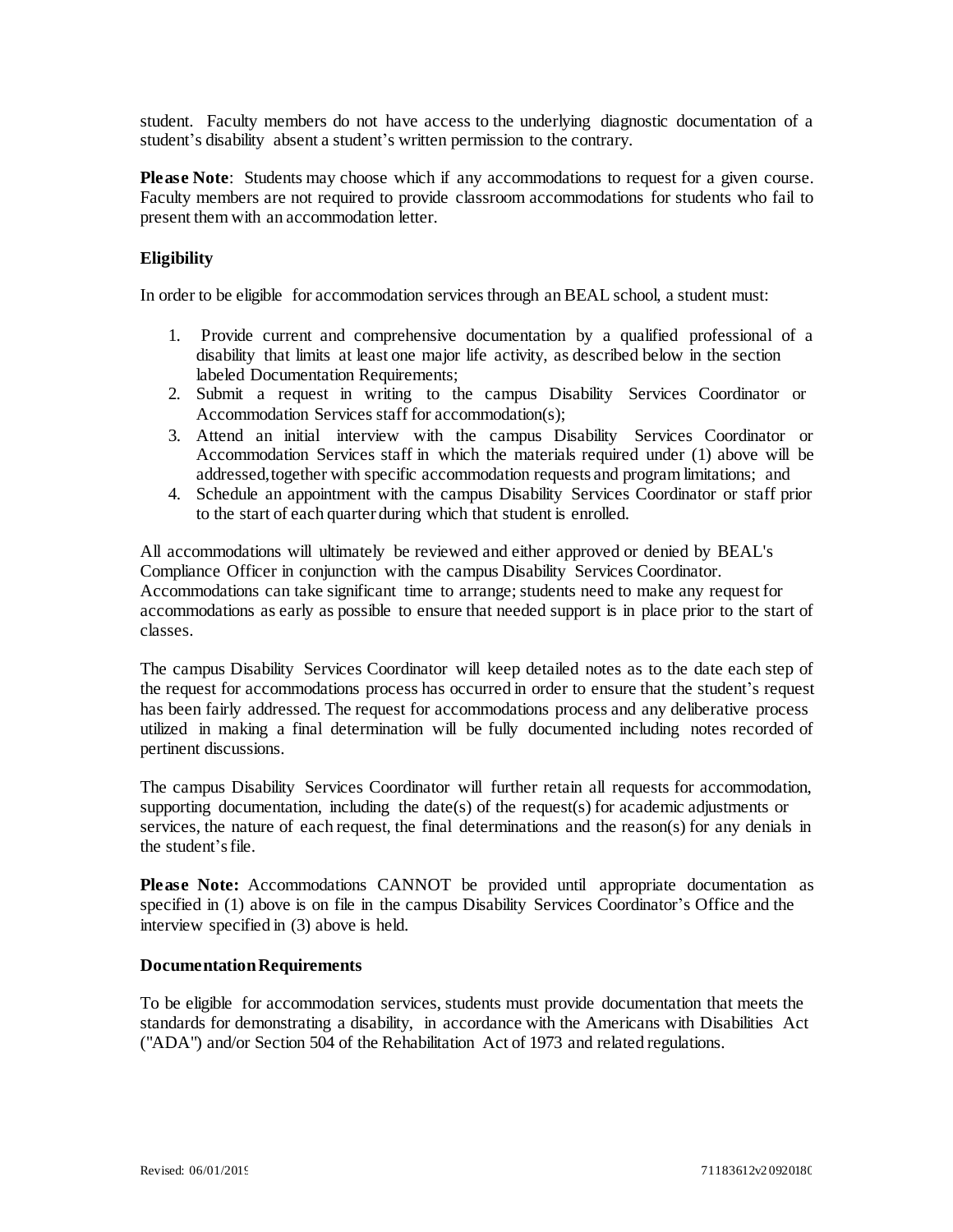BEAL requires current documentation from appropriate, qualified professionals to support an accommodation request. In order to be considered current, documentation cannot be older than three (3) years.

If the initial documentation is determined to be inadequate because it fails to describe either the nature or the extent of the disability or otherwise support the accommodation request, BEAL has the discretion to require additional documentation. If BEAL does require additional documentation, the student will be notified within 14 days in writing of said request.

**Please Note**: Students bear the cost of obtaining appropriate, current documentation in compliance with this provision.

# **Documentationofthe disabilitymust state the**:

- 1. Specific diagnosis;
- 2. Functional limitations (if any) within the academic environment as a result of the disability;
- 3. The degree to which the identified disability limits the student in comparison to most people;
- 4. The testing or evaluation proceduresthat were utilized to assess the level of limitation;
- 5. A report of the specific test or evaluation results; and
- 6. Recommendations for academic accommodation, if any.

**Please Note**: Disability eligibility verification forms are available from the campus Disability Services Coordinator's office for qualified diagnosticians to complete. While not required, these forms might assist the professional in determining specific information necessary to confirm accommodation services eligibility. To obtain the appropriate forms, simply contact your campus Disability Services Coordinator's office. Should you choose not to use these forms, you may request your qualified professional to provide a comprehensive report on his or her letterhead that addresses the aforementioned criteria.

#### **Requirementsfor Specific Disabilities**

There are certain disabilities for which BEAL requires more specific information in order to determine eligibility for accommodations. These include learning disabilities, visual impairments, hearing impairments and deafness, attention deficit hyperactivity disorder, and psychiatric disabilities. The following information is provided to assist the appropriate professional in properly documenting a student's disability.

#### **Learning Disabilities**

Students with learning disabilities who have been diagnosed in high school within the last three years are required to provide the following information to verify eligibility for accommodations:

- 1. An Individual Education Plan (IEP) issued within the last three years identifying the student as being served for a specific learning disability; and
- 2. A Multi-Factored Evaluation (MFE) completed by a psychologist or school psychologist within the last three years. This assessment must indicate that the student has a diagnosed learning disability and was receiving services for the disability while in high school.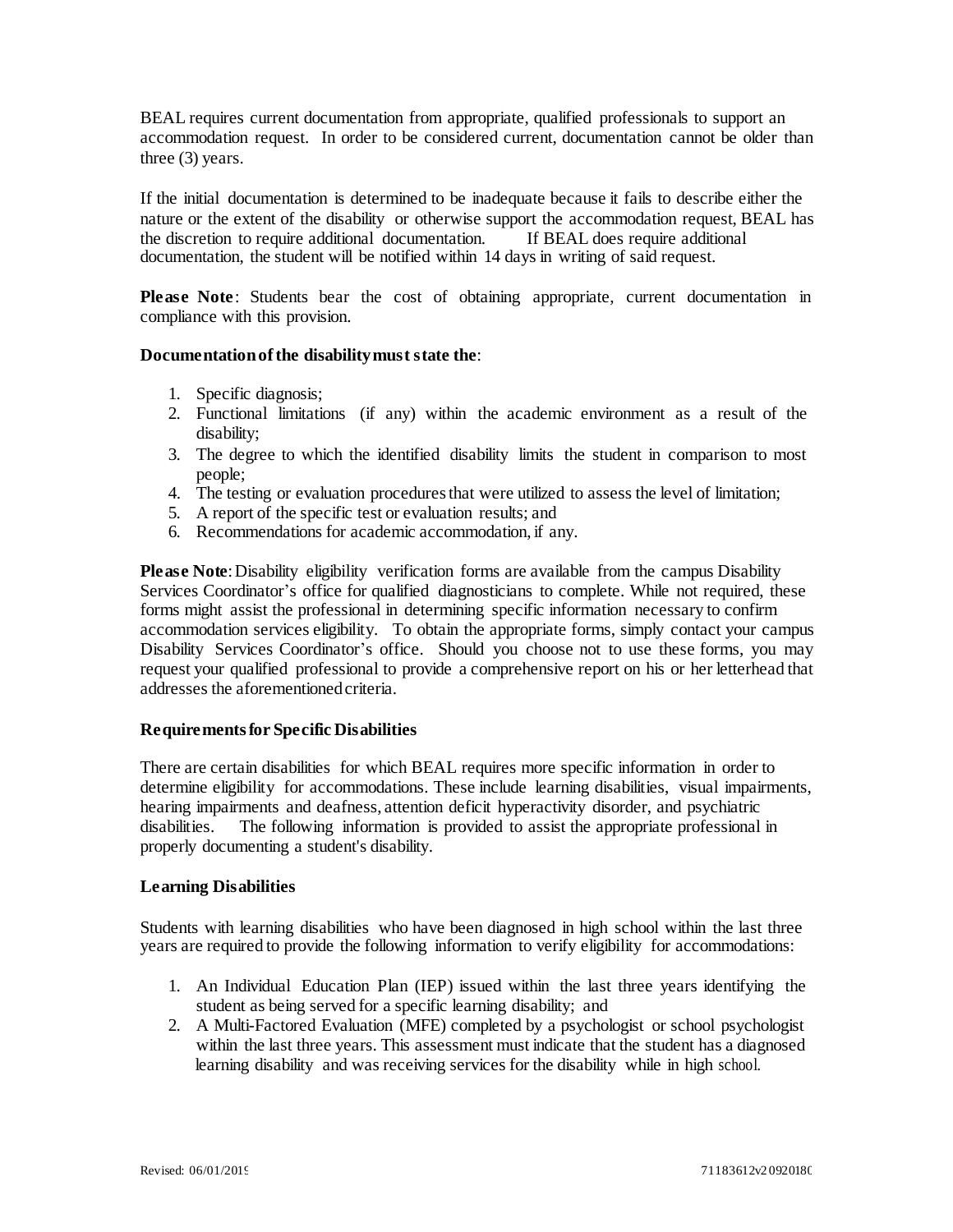If a student does not have the documentation specified in (1) and (2) above, the student may instead submit a report that includes a comprehensive psychoeducational assessment performed by a private psychologist or school psychologist indicating the presence of a specific learning disability.

The MFE or psychoeducational assessment for the diagnosis of a specific learning disability must be submitted on the letterhead of the qualified professional or school psychologist/district. The assessment must provide clear and specific evidence of a learning disability that substantially impairs at least one major life activity. It is not acceptable to administer one test, nor is it acceptable to base a diagnosis on only one of the severalsubtests.

Specifically, the assessment must conform to or include the following criteria:

- 1. Testing must have been conducted within the past three years;
- 2. Testing must indicate a specific diagnosis from the DSM-IV. Descriptions such as individual "learning styles," "learning differences," or "academic problems" do not by themselves qualify as a learning disability and will not satisfy this requirement;
- 3. The nature and the severity of the disability must be supported by the psychoeducational assessment;
- 4. Actual test scores must be provided. The assessmentshould include standard scores for all normed measures or percentiles. Grade equivalents are insufficient unless standard scores and/or percentiles are also included;
- 5. Test scores must show evidence of significant discrepancies and intra-individual differences;
- 6. A qualified professional or diagnostician must conduct the evaluation. The qualified professional or diagnostician must indicate licensure or certification on the assessment.

The assessment must include the following domains:

- 1. Aptitude: A complete adult-level aptitude battery is required with all subtests and standard scores.This should include the current version of one of the following:
	- Wechsler Adult Intelligence Scale (the preferredinstrument);
	- Woodcock-Johnson Psychoeducational Battery:Test of Cognitive Ability; or
	- Stanford-Binet Intelligence Scale.
- 2. Achievement: A complete individually administered standardized achievement test. Acceptable instruments include, but are not limited to the current versions of the following:
	- Woodcock-Johnson Psychoeducational Battery:Tests of Achievement;
	- Wechsler Individual Achievement Test (WIAT);
	- Stanford Test of Academic Skill (TASK);
	- Scholastic Abilities Test for Adults (SATA);
	- Specific achievement tests such as the Test of Written Language-2 (TOWL-2);
	- Woodcock Reading Mastery Tests; or
	- The Stanford Diagnostic Mathematics Test.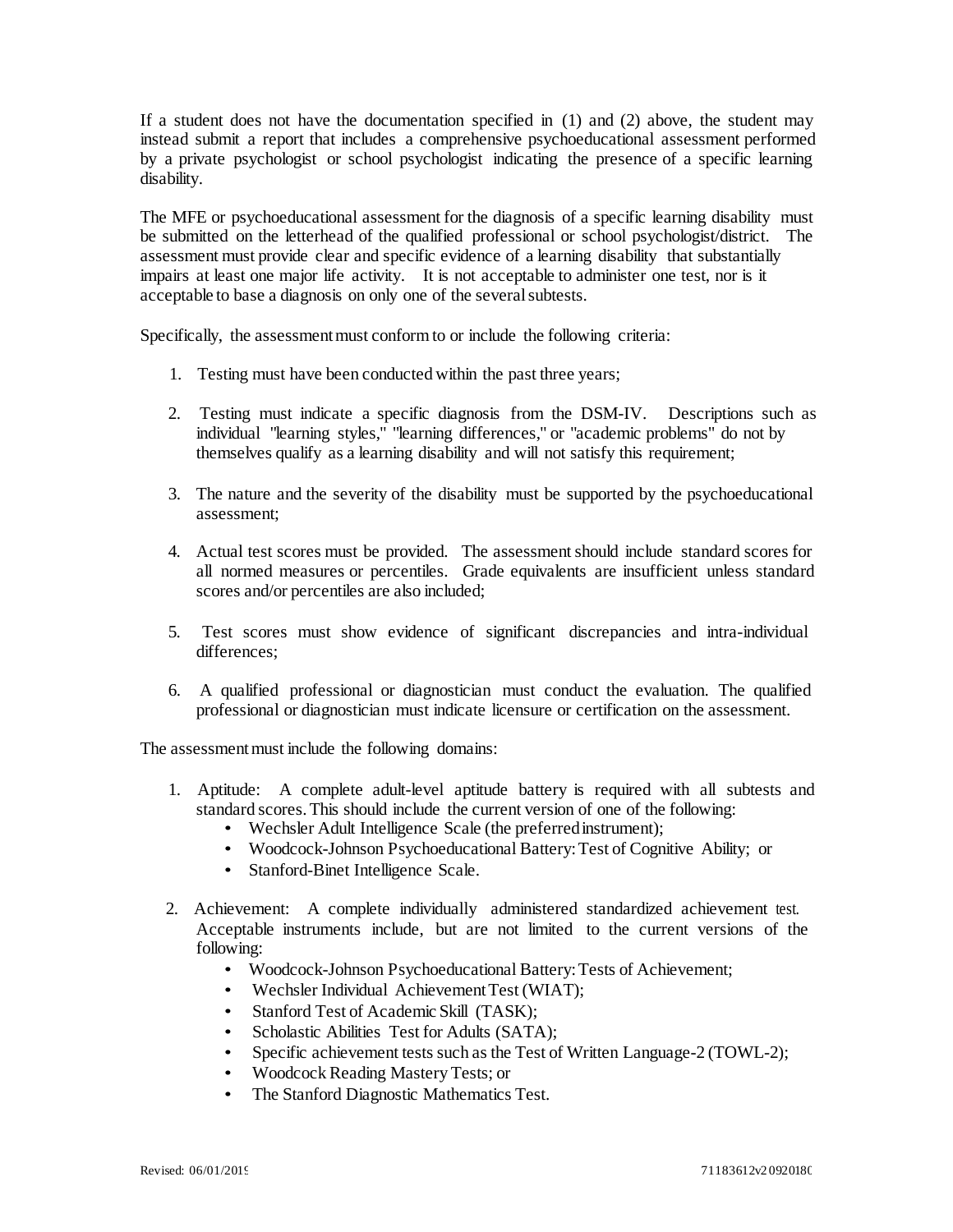**Please Note:** The Wide Range Achievement Test-Revised is not a comprehensive measure of achievement, and therefore is not acceptable if used as the sole measure of achievement.

- 3. Information Processing: Specific areas of information processing (such as short- and long-term memory; sequential memory; auditory and visual perception/processing; processing speed; executive functioning, motor ability) must be assessed. Acceptable instruments include but are not limited to the current versions of the following:
	- Detroit Tests of Learning Aptitude;
	- Information from subtests of the Wechsler Adult Intelligence Scale;
	- The Woodcock-Johnson Tests of Cognitive Ability; or
	- Other instruments relevant to the presenting learning problem.

#### **VisualImpairments**

Appropriate documentation of visual impairment should include, at a minimum, information regarding the student's visual acuity, field restrictions, or other limitations. Given the range of such impairments, recommendations for accommodations and services (particularly adaptive technology needs) are beneficial. Generally, visual impairments manifest by at least one of the following:

- 1. Visual acuity of 20/70 or less in the better eye after the best possible correction;
- 2. Peripheral field so constricted that it affects one's ability to function in an educational setting; and/or
- 3. Progressive loss of vision which may affect one's ability to function in an educational setting.

#### **Hearing Impairments and Deafness**

Appropriate documentation must include the degree of hearing loss and indicate functional limitations resulting from the disability. Hearing impairments are generally diagnosed when a person experiences a hearing loss of 30 decibels or greater, a pure tone average of 500, 1000, 2000 Hz, ANSI, unaided in the better ear. An audiologist's report detailing the student's degree of hearing loss must be included in the documentation.

#### **AttentionDeficit HyperactivityDisorder(ADHD)**

Appropriate documentation must include the specific DSM-IV diagnosis, as well as a report that indicates that a rigorous assessment process was used to diagnose the disability in accordance with criterion set by the DSM-IV. The documentation must also specify how the disability substantially impairs a major life activity.

#### **Psychiatric Disabilities**

Appropriate documentation must include the specific DSM-IV diagnosis, as well as a detailed description of how this disability causes a functional limitation for the student in the University learning environment. If concurrent accommodations are required based on side-effects of medication used to treat the disability, these medications and their effects on the student should be noted in the documentation.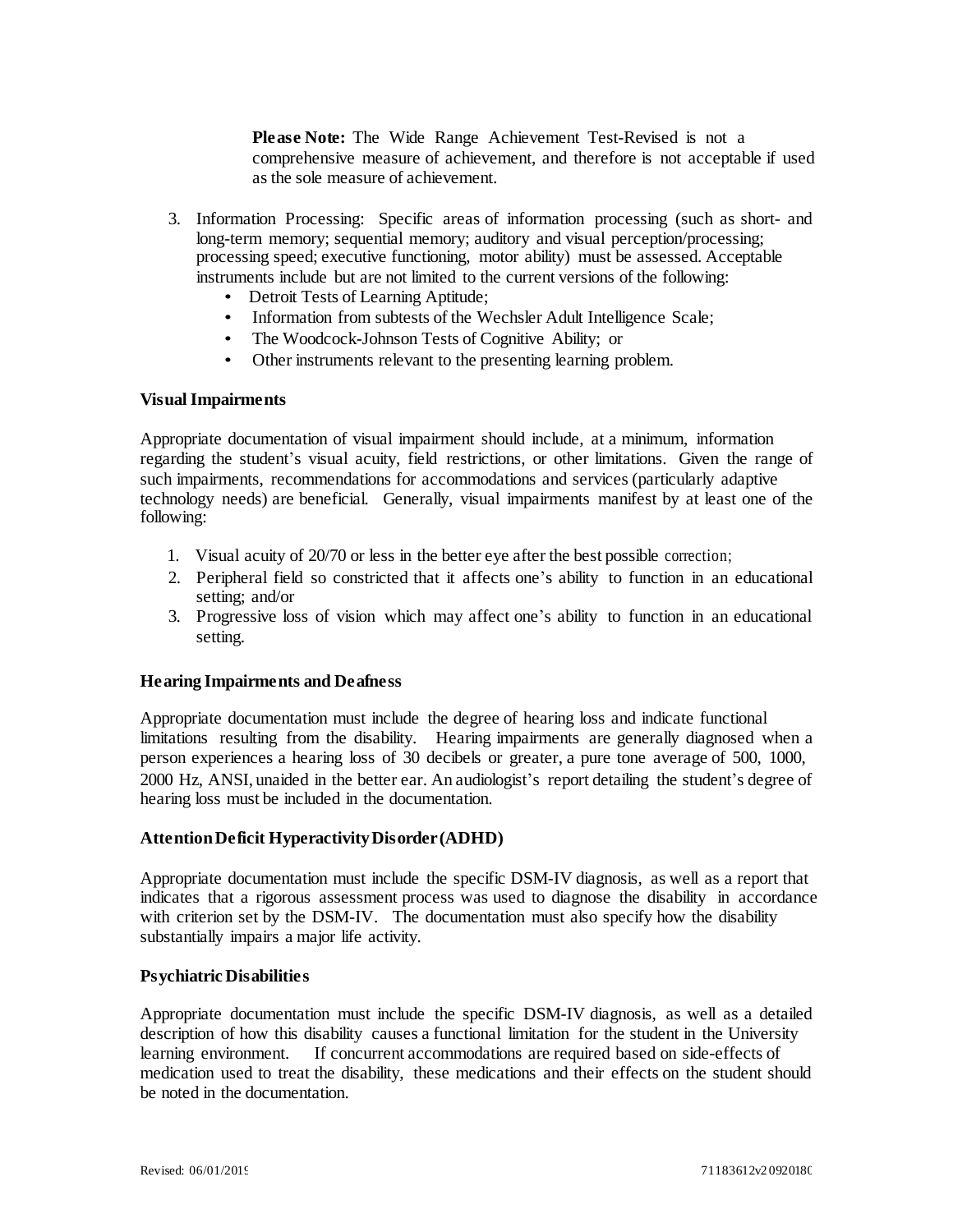#### **Services:**

## **Academic Support Programs**

All students are provided with access to tutoring free of charge upon request. Extra assistance or tutoring is individual time with an Instructor to address any academic questions a student may have about a given course. Students should first request tutoring or extra assistance from his/her instructor and then through the Dean of Student's office if additional assistance is needed.

#### **Advising**

The campus Disability Services Coordinator and his or her staff are available to meet with students to discuss concerns they might have with accommodations, instructors, and campus accessibility. We also highly recommend that students with disabilities take advantage of the academic advising resources of each individual program area. Accommodation Services staff will gladly meet with disabled students after they have first accessed this resource to help them assess the extent to which it met their needs. We strongly encourage students seeking advisement services to call in advance to obtain an appointment.

#### **Note-taking**

A note-taking service is available for students with documented significant disabilities, such as physical, sensory, or processing deficits. It is important to note that this service is intended to augment the student's class attendance, not to replace it. Note-takers are other students in the class who may be compensated at the end of the semester to make copies of their notes. Notetakers will be asked to ask Reception to copy free of charge the notes immediately following class. Students employing a note-taker must then make arrangements with Reception to collect the copied notes.

Students who are eligible for this service are given the choice of either: (1) identifying a potential note-taker on their own in class, or (2) asking Accommodation Services staff to send a request to the Instructor asking him or her to announce in class that a student needs a note-taker. In the latter case, interested students will be asked to report to Accommodation Services staff to formalize the arrangement. Note-takers are assigned on a first-come, first-served basis.

All note-takers must complete employment paperwork at the Accommodation Services Office in order to be compensated. Concerns regarding the quality of notes or the timeliness of delivery should be directed to Accommodation Services staff immediately.

# **Parking**

Students wishing to use designated Handicap Parking spaces at BEAL schools must have the appropriate state issued placard. If a student does not have such a placard, but wishes to temporarily use Handicap Parking, the student must have his or her physician write a letter on letterhead that indicates (1) the nature of the student's disability and/or injury, and (2) the length of time the student will need special parking. This eligibility form should be returned to the campus Disability ServicesCoordinator.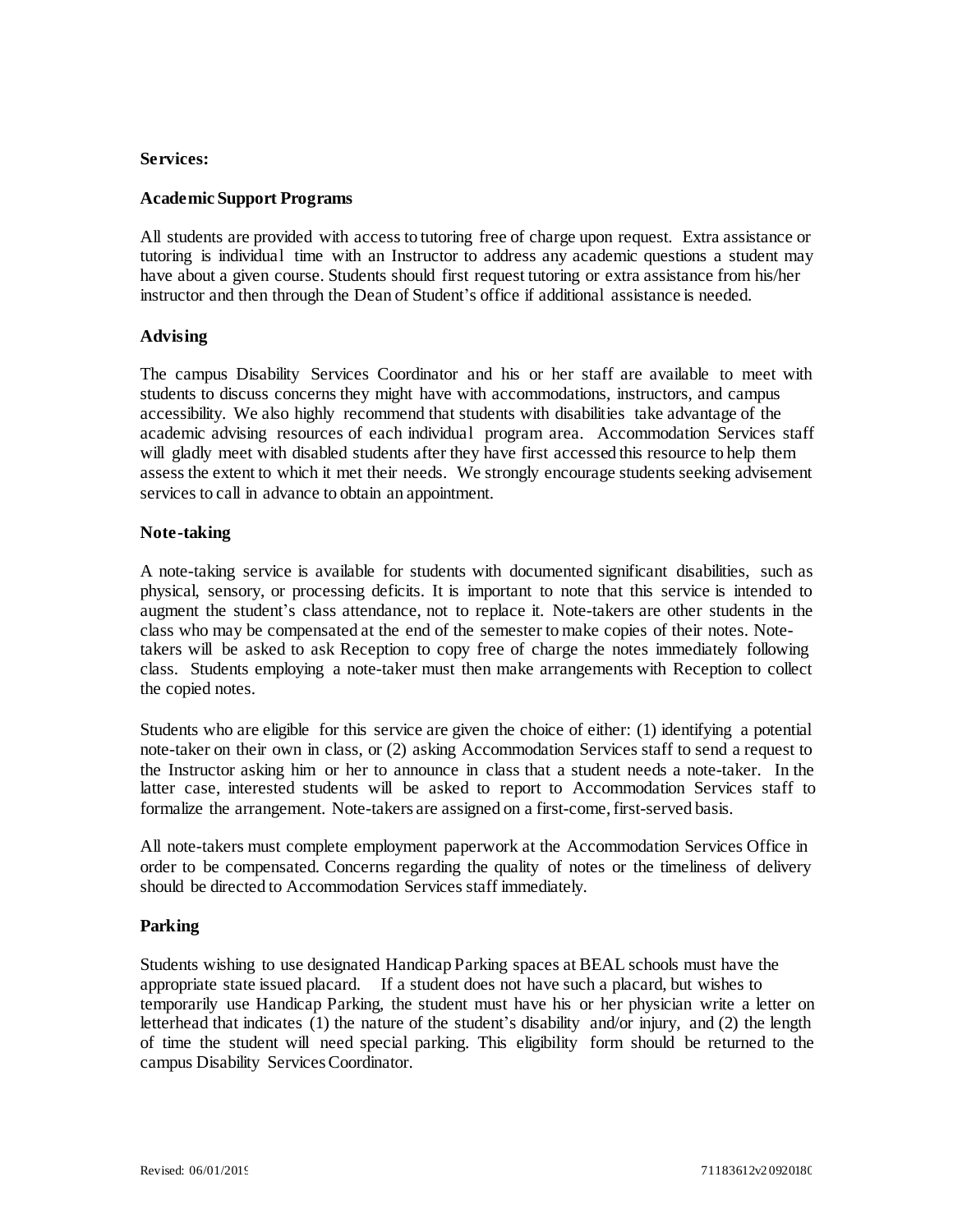# **Test Accommodations**

Accommodation Services staff can arrange for proctoring, reasonable extended time, and alternative administration of examinations. Provision of the exam to Accommodation Services staff is equally the responsibility of the student, the Instructor and Accommodation Services staff. Specific guidelines have been established to ensure a consistent and expedient process. They are as follows:

The student is responsible for contacting the campus Disability Services Coordinator at least three days in advance to schedule a test. The student is also responsible for reminding the faculty member at least two class meetings in advance that the student will be taking the exam through Accommodation Services. Every effort will be made to arrange test proctoring on the same day and time as the test is regularly scheduled. Each student should be aware, however, that appointment times depend upon the availability of proctors.

All students utilizing the test proctoring service will be expected to take their tests at the same time as other class members. Students must schedule their exams Monday through Thursday to begin between 8:00 a.m. and 9:30 p.m. Any student wishing to take a test at a time and/or date other than as regularly scheduled must obtain written permission in advance both from the Instructor and Accommodation Services. New testing arrangementswill be confirmed in writing.

If the student fails to complete the exam at the scheduled time and/or secure permission to take it at another time, the test will be returned to the Instructor, and the student will receive a score of "0" on the exam.

**Please Note:** Because of scheduling conflicts, Accommodation Services staff may need to schedule a student's appointment at a different date and/or time than the regularly scheduled exam. If this situation arises, the staff will notify the faculty member directly.

The Instructor is responsible for delivering the exam to Accommodation Services staff prior to the scheduled test time. The Instructor must provide written permission attached to the test if he or she intends to allow the student to use notes, textbooks, calculators, or other materials during the test (if applicable). At the time the Instructor delivers the exam to Accommodation Services, the Instructor may arrange the method by which the completed exam will be returned to the Instructor.

If a student has content-specific questions about the exam during proctoring, every effort will be made to contact the Instructor. If Accommodations Services staff are unable to reach her/him, they will instruct the student to provide a written explanation of her/his question, to be attached to the exam.

Once a student begins a proctored exam, the student is not permitted to leave the office for any reason. If, in accordance with the student's Accommodation Plan, the student needs to take frequent breaks, the exam will be broken up into smaller sections. Each section will be independently administered and the student will be permitted to take a break after she or he hands in the individual sections to the proctor. The student will not, however, be permitted to return to a section she or he has completed.

In the event of cheating or plagiarism, the proctor will end the examimmediately, and return the exam to the Instructor with a written description of what occurred. The student will then be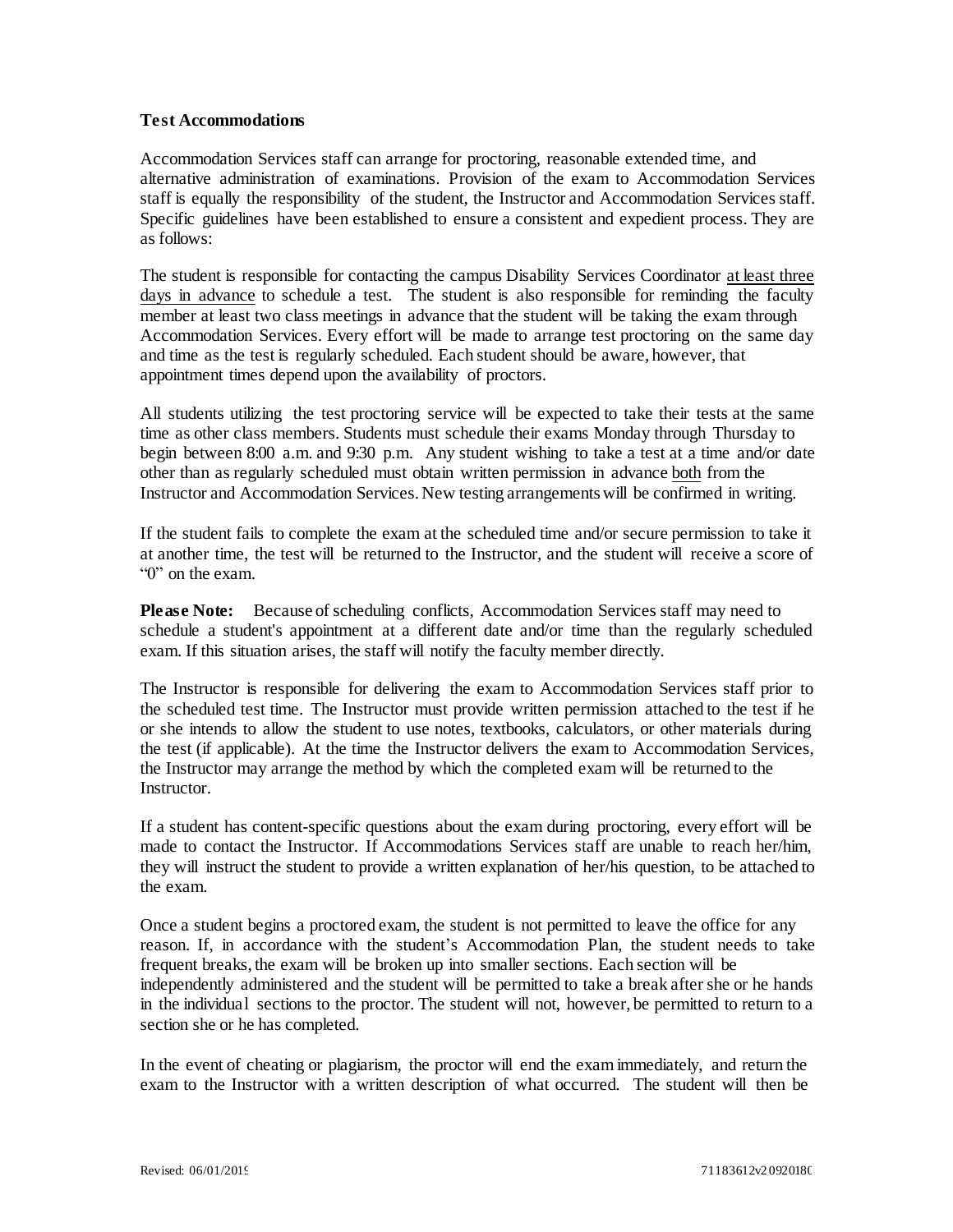subject to disciplinary action in the same way that any student taking the exam within the classroom environment would be.

## **ADA and Section 504 ofthe RehabilitationAct Grievance Procedure**

As stated in the Americans with Disabilities Act of 1990 and Section 504 of the Rehabilitation Act of 1973, qualified students with disabilities have the right to request accommodations and to receive fair treatment within the educational system. BEAL is dedicated to resolving conflicts and disagreements regarding requests for reasonable accommodations. Please note all other complaints not based on request for accommodations or academic adjustments due to a disability are processed pursuant to the University's general Grievance and Appeals policy set forth in the University Catalog & Student Handbook.

If you feel that you have been subjected to unfair or improper treatment with respect to a request for a reasonable accommodation due to a disability you may contact your campus Disability Services Coordinator. The process and timeline for filing a grievance are as follows:

1. Students shall express their concern initially with the appropriate faculty/staff member involved in the conflict in an informal manner. The campus Disability Services Coordinator should be contacted at the same time by the student to clarify rights and procedures for both parties.

The campus Disability Services Coordinator will keep detailed notes as to the date each step of the accommodations or disability grievance process has occurred in order to ensure that the student's request has been fairly addressed. The grievance process will be fully documented including notes recorded of pertinent discussions.

The campus Disability Services Coordinator will further retain all requests for accommodation, and complaints of discrimination supporting documentation, including the date(s) of the request(s) for academic adjustments or services, the nature of each request, the final determinations and the reason(s) for any denials in the student's file.

2. If the complaint is unresolved after the informal discussion, the student may file a formal, written statement of the problem with the campus Disability Services Coordinator's Office. The written complaint to the campus Disability Services Coordinator must clearly state the basis for the complaint (*i.e.*, the who, what, where, when and why), and must:

• Clearly state the nature and basis of the grievance

• Be signed and dated;

• Provide the name(s) of the person(s) alleged to have engaged in unfair or improper treatment due to a disability;

- Document specifics of the incident(s) in question; and
- Identify any known witness(es) who have knowledge of the allegations .

**Note:** In cases of alleged illegal discrimination based on race, sex, or handicap, the campus Disability Services Coordinator will contact BEAL's Compliance Officer prior to advising the student about course of action.

3. The campus Disability Services Coordinator, in consultation with BEAL's Compliance Officer, will conduct an investigation. BEAL's Compliance Officer will respond in writing to the student within 14 days of the filing date of the complaint. As appropriate, BEAL may designate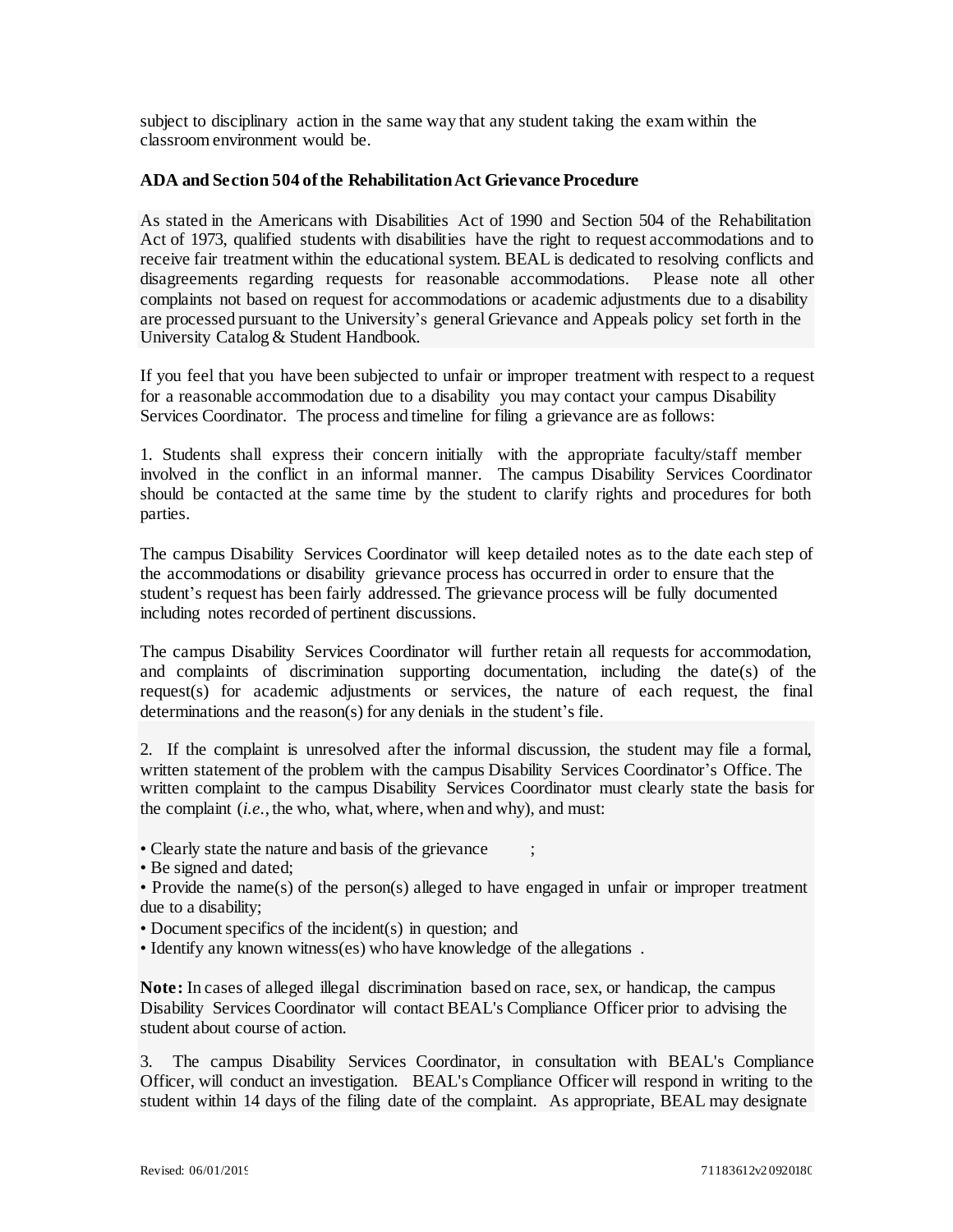different persons to review cases or may consolidate complaints when such action is consistent with administrative efficiency and a fair resolution of the problem. Written notification will be provided to the student in such a case.

4. If the student feels that the decision is arbitrary and capricious, or if they have new evidence to present, the student may appeal in writing to BEAL's Compliance Officer within 14 days of the decision. If no appeal is made in writing to BEAL's Compliance Officer within 14 days of the decision, then the decision shall be final. Upon appeal to BEAL'S Compliance Officer, the following must be done:

• A copy of the appeal must be submitted to the campus Disability Services Coordinator and to BEAL's Compliance Officer; and

• Upon appropriate review, the appellate determination must be communicated in writing to all parties involved within 14 days of the date of the appeal.

5. At any stage of the grievance procedure, if it was determined that law and/or University policy was violated, a remedy to the problem will be offered. If it is determined that there was no violation, the complainant will be notified within 14 days and other options for possible resolution of the complaint will be explained, including the right of the student to contact the United States Department of Education, Office of Civil Rights, 500 W. Madison Street, Suite 1475, Chicago, Illinois 60601. The office can also be reached at 312-730-1560 or [at](mailto:ocr.chicago@ed.gov) [ocr.chicago@ed.gov.](mailto:ocr.chicago@ed.gov)

| Location               | <b>Disability Services</b>                            | <b>Contact</b>        | Name and                           |
|------------------------|-------------------------------------------------------|-----------------------|------------------------------------|
|                        | Coordinator                                           | <b>Number</b>         | <b>E-Mail Address</b>              |
| <b>Beal University</b> | <b>Student Services</b><br>99 Farm Road<br>Bangor, ME | $207 - 307 -$<br>3900 | Robin Tardiff<br>rtardiff@beal.edu |

The Disability Services Coordinator for each BEAL campus is: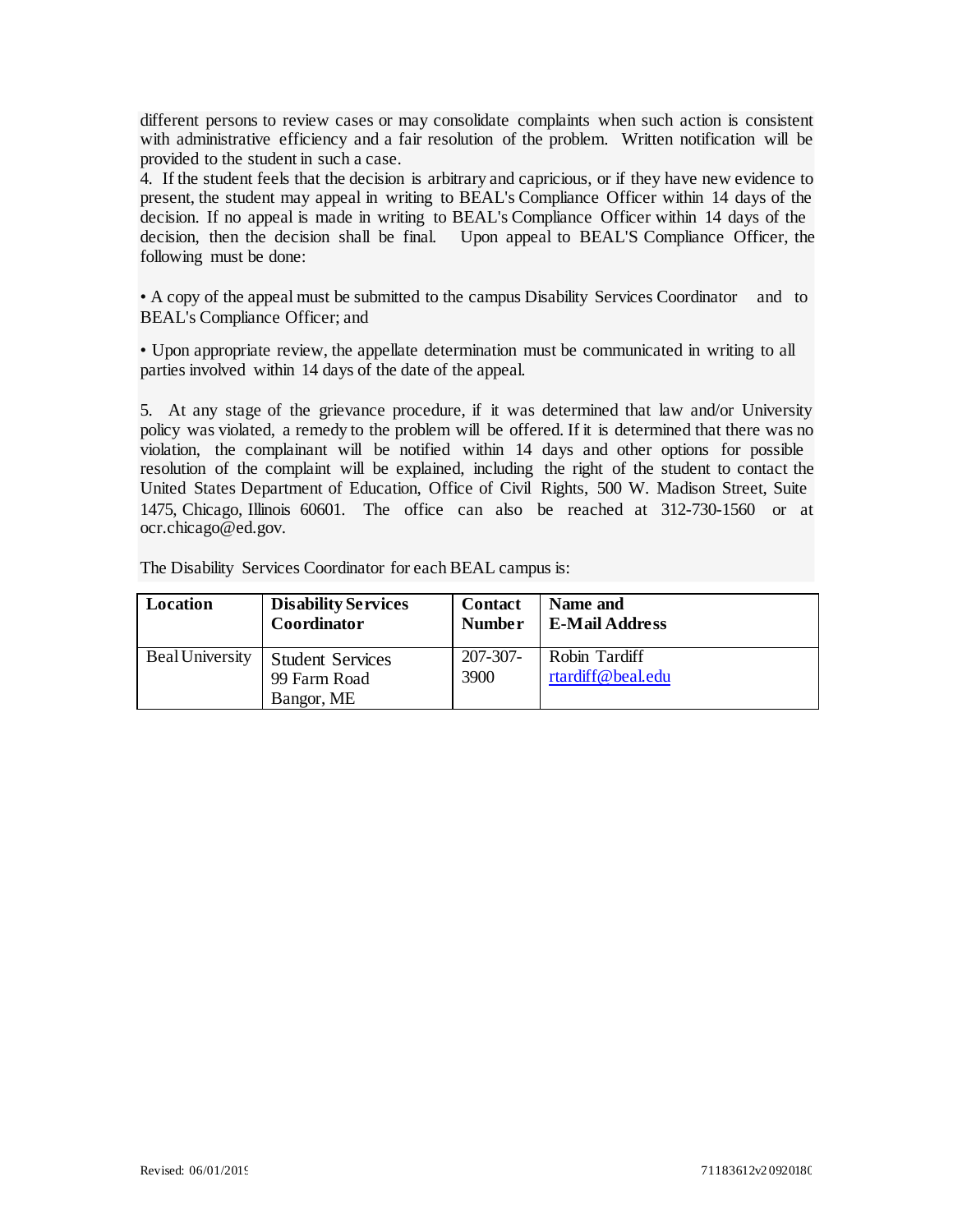BEAL's Compliance Officer is Jeffrey Bodimer. His contact information is as follows:

Jeffrey Bodimer Compliance Officer Beal University 99 Farm Road Bangor, ME [jbodimer@Beal.com](mailto:jbodimer@Beal.com)